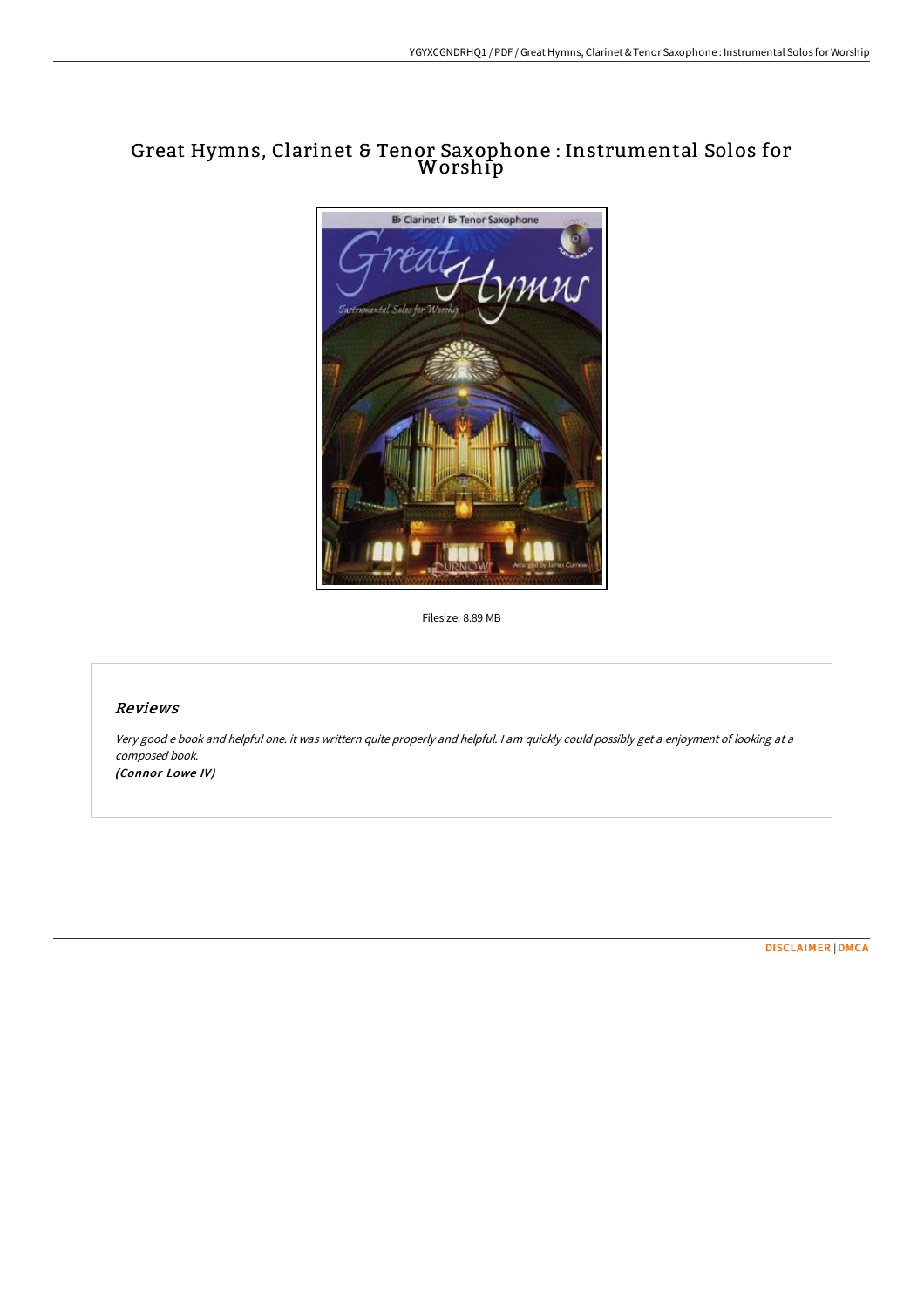## GREAT HYMNS, CLARINET & TENOR SAXOPHONE : INSTRUMENTAL SOLOS FOR WORSHIP



Curnow Music. Mixed media product. Book Condition: new. BRAND NEW, Great Hymns, Clarinet & Tenor Saxophone : Instrumental Solos for Worship, Instrumental Solos for Worship for All Instruments Arranged for Philip Smith, Principal Trumpet, New York Philharmonic Orchestra The inspiring sounds of 10 best-loved hymns are yours for the playing in James Curnow's Great Hymns. The included CD allows a soloist to be more fully prepared when an accompanist is just not available. These sacred hymns are an important part of our rich cultural heritage, and as such, are appropriate for almost any venue. Every church and school will find Great Hymns to be a valuable and enduring asset. Includes: A Mighty Fortress is Our God, All Hail the Power, All Creatures of Our God and King, Be Thou My Vision, Brethren We Have Met to Worship, I Sing the Mighty Power of God, Joyful, Joyful We Adore Thee, O Worship the King, Praise to the Lord the Almighty and We Gather Together.

 $\color{red} \textcolor{red} \textcolor{blue}{\textbf{a}}$ Read Great Hymns, Clarinet & Tenor Saxophone : [Instrumental](http://techno-pub.tech/great-hymns-clarinet-amp-tenor-saxophone-instrum.html) Solos for Worship Online ⊕ Download PDF Great Hymns, Clarinet & Tenor Saxophone : [Instrumental](http://techno-pub.tech/great-hymns-clarinet-amp-tenor-saxophone-instrum.html) Solos for Worship